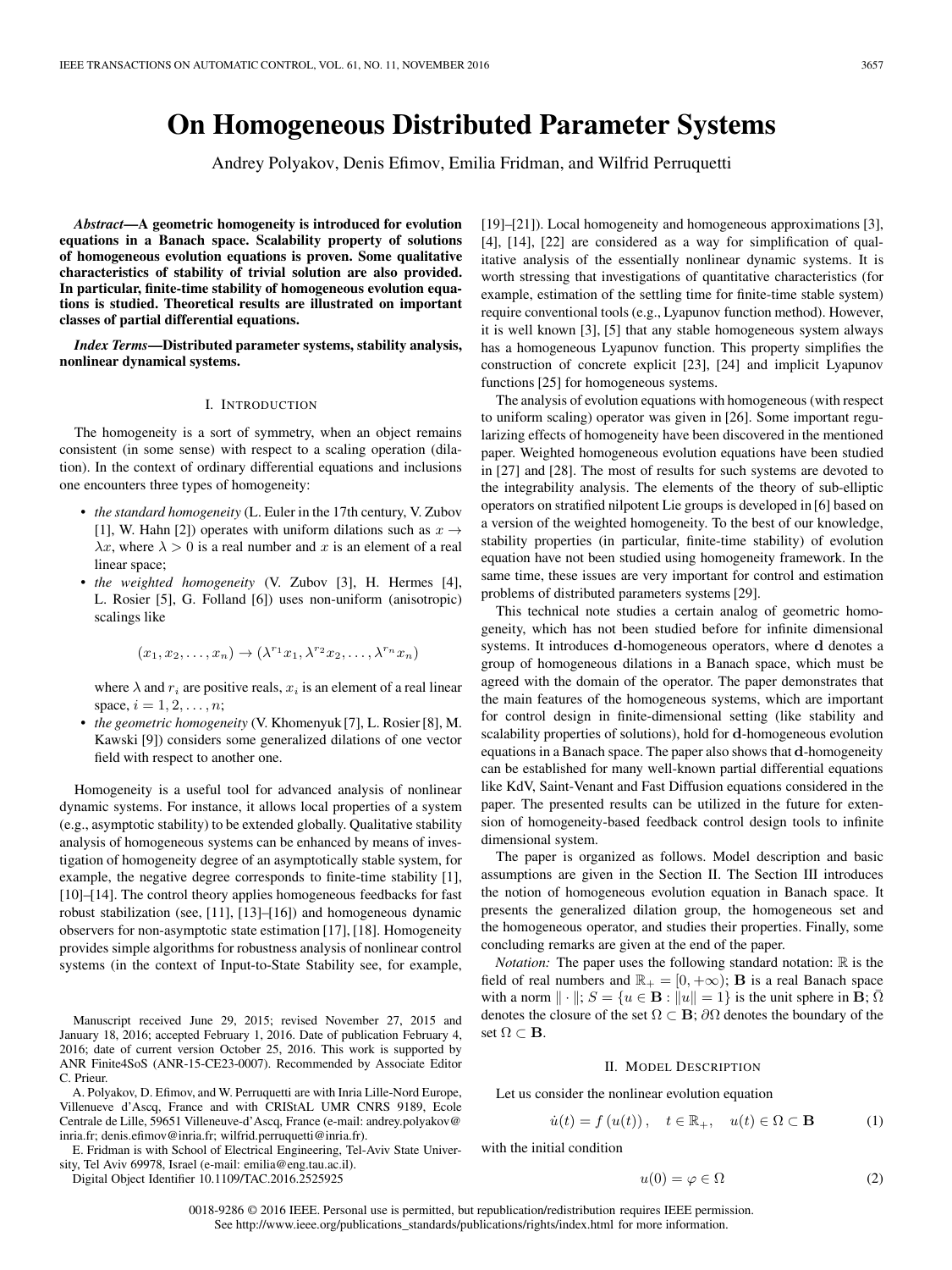where the dot denotes a time derivative, the operator  $f : D \subset \mathbf{B} \to \mathbf{B}$ has the domain D and  $\Omega \subset D$ .

Recall that evolution equation may describe finite or infinite dimensional dynamic system. The set  $\Omega$  restricts admissible solutions. For example, if it is a positive cone (i.e.,  $\Omega = \mathbb{R}^n_+$ ), the evolution equation must describe a positive system. In the case of a partial differential equation the set  $\Omega$  can be utilized in order to possess boundary conditions.

We assume that the Cauchy problem  $(1)$ ,  $(2)$  has a solution for any  $\varphi \in \Omega$ , i.e., there exists a continuous function  $u : [0, T) \to \Omega$  defined at least locally  $(0 < T \leq +\infty)$ , which satisfies (in some sense) the (1) and the initial condition (2). We do not specify the type of solution. It can be classical  $(C<sup>1</sup>)$ , strong, weak or mild solution. Proofs of main results are given for mild solutions. The extension to other types of solutions is straightforward. The same results can be provided for evolution inclusions.

In general, we do not assume that the Cauchy problem is wellposed, i.e., the solutions may be non-unique and/or they may depend discontinuously on the initial condition. Certainly, the results to be obtained also hold for well-posed models. Existence of solutions and well-posedness of the Cauchy problem like (1), (2) are discussed in literature for different types of operators f and Banach spaces **B**, see e.g. [30]–[32]. These problems go out of the scope of this paper. The main aim is to extend the concept of homogeneous systems to the general evolution equations and to transfer some useful properties and tools, which are derived for homogeneous ordinary differential equations, to a more general disturbed dynamical models.

## III. HOMOGENEOUS EVOLUTION EQUATIONS

The evolution  $(1)$  is uniquely identified by the operator  $f$  and the set  $\Omega$ . Having the same operator  $f : D \subset \mathbf{B} \to \mathbf{B}$  for different sets  $\Omega_1 \subset D$  and  $\Omega_2 \subset D$ ,  $\Omega_1 \neq \Omega_2$  we may obtain different behaviors of solutions of evolution equations. Therefore, in the context of the evolution equation the homogeneity properties must be studied for both the operator  $f$  and the set  $\Omega$ .

### *A. Homogeneous Sets in Banach Spaces*

Let  $\mathcal{L}(\mathbf{B})$  be the space of linear bounded operators  $\mathbf{B} \to \mathbf{B}$ equipped with the norm:  $||g||_{\mathcal{L}} = \sup_{u \in S} ||g(u)||$  for  $g \in \mathcal{L}(\mathbf{B})$ . *Definition 1:* A map  $d : \mathbb{R} \to \mathcal{L}(\mathbf{B})$  is called **dilation** in the space

**B** if it satisfies

- **the semigroup property**:  $d(0) = I \in \mathcal{L}(\mathbf{B})$  and  $d(t + s) =$  $\mathbf{d}(t)\mathbf{d}(s)$  for  $t, s \in \mathbb{R}$ ;
- **the strong continuity property**: the map  $\mathbf{d}(\cdot)u : \mathbb{R} \to \mathbf{B}$  is continuous for any  $u \in \mathbf{B}$ ;
- **the limit property**:  $\lim_{s\to-\infty} ||\mathbf{d}(s)u|| = 0$  and  $\lim_{s\to+\infty} \|\mathbf{d}(s)u\| = \infty$  uniformly on  $u \in S$ .

The dilation **d** is a strongly continuous group, since the limit property implies uniqueness of the identity element (see, Proposition 1 given below). The group **d** has similar topological characterization as a dilation mappings in Banach (or Frechet) spaces. Indeed, the limit property given above can be interpreted as a version of the Teresaka's condition (see, for example, [33]).

*Proposition 1:* If **d** is a dilation then

1) 
$$
||\mathbf{d}(s)||_{\mathcal{L}} \neq 0
$$
 for  $s \in \mathbb{R}$ ; \n2)  $\inf_{u \in S} ||\mathbf{d}(s)u|| < 1$  for  $s < 0$  and  $||\mathbf{d}(s)||_{\mathcal{L}} = \sup_{u \in S} ||\mathbf{d}(s)u|| > 1$  for  $s > 0$ ; \n3)  $\mathbf{d}(s) \neq I \in \mathcal{L}(\mathbf{B})$  for  $s \neq 0$ .

*Proof:* 1) The positivity of the operator norm of the dilation immediately follows from the semigroup property. Indeed, if there exists  $s_0 \in \mathbb{R}$  such that  $\|\mathbf{d}(s_0)\|_{\mathcal{L}} = 0$  then  $\mathbf{d}(s_0) = 0 \in \mathcal{L}(\mathbf{B})$  and  $I = d(0) = d(s_0 - s_0) \neq d(-s_0)d(s_0) = 0.$ 

2) Let us consider, initially, the case  $s \in \mathbb{R}_+$ . Suppose the contrary, i.e., there exists  $s_0 \in \mathbb{R}_+$  such that  $\|\mathbf{d}(s_0)\|_{\mathcal{L}} \leq 1$ . On the one hand, due to the limit property we have  $\lim_{n\to+\infty} ||{\bf d}(ns_0)u||_{\mathcal{L}} = +\infty$  for any  $u \in S$ . On the other hand,

$$
\|\mathbf{d}(n s_0)u\| = \|\mathbf{d}(s_0 + (n-1)s_0)u\| = \|\mathbf{d}(s_0)\mathbf{d}((n-1)s_0)u\|
$$
  
\n
$$
\leq \|\mathbf{d}(s_0)\|_{\mathcal{L}} \cdot \|\mathbf{d}((n-1)s_0)u\| \leq \cdots \leq \|u\| = 1
$$

i.e., the sequence  $\|\mathbf{d}(n s_0)u\|$  is bounded for any n and we obtain the contradiction.

Consider the case  $s < 0$  and suppose the contrary, i.e., there exists  $s_0 \in \mathbb{R}_+$  such that  $||\mathbf{d}(-s_0)u|| \geq 1$  for any  $u \in S$ . If  $u_0 \in S$  then

$$
u_n = \frac{\mathbf{d}(-s_0)u_{n-1}}{\|\mathbf{d}(-s_0)u_{n-1}\|} \in S, \quad n \ge 1.
$$

So, we have

$$
1 \leq ||\mathbf{d}(-s_0)u_n|| = \left\|\frac{\mathbf{d}(-2s_0)u_{n-1}}{||\mathbf{d}(-s_0)u_{n-1}||}\right\| \leq ||\mathbf{d}(-2s_0)u_{n-1}||
$$
  

$$
\leq \ldots \leq ||\mathbf{d}(-(n+1)s_0)u_0||.
$$

Therefore,  $\|\mathbf{d}(-(n+1)s_0)u_0\| \geq 1$  for any  $n \geq 1$  and we derive the contradiction to the limit property.

3) Suppose the contrary, i.e., there exists  $s' \in \mathbb{R} \setminus \{0\}$  such that  $\mathbf{d}(s') = I$ . Then the semigroup property implies  $\mathbf{d}(ns') = I$  and  $\|\mathbf{d}(ns')u\| = 1$  for any  $n = 1, 2, \dots$  and any  $u \in S$ . This contradicts the limit property.

The next definition introduces domains of evolution operators to be studied in this paper. The domain should be invariant with respect to dilation.

*Definition 2:* A nonempty set  $\Omega$  is said to be **d**-homogeneous iff  $\mathbf{d}(s)\Omega \subseteq \Omega$  for any  $s \in \mathbb{R}$ , where  $\mathbf{d} : \mathbb{R} \to \mathcal{L}(\mathbf{B})$  is a dilation in **B**.

A **d**-homogeneous set  $\Omega$  becomes a homogeneous space [34], if the dilation **d** is a transitive group on  $\Omega$ . The operators **d**(s) for  $s \in \mathbb{R}$  are called symmetries in this case.

Let us give some examples of **d**-homogeneous sets and their dilations.

- *Uniform dilation* (L. Euler):  $\Omega = \mathbb{R}^n$ ,  $\mathbf{d}(s) = e^s$ .
- *Weighted dilation* (V. Zubov [3]):

$$
\Omega = \mathbb{R}^n, \mathbf{d}(s) = \text{diag}\{e^{r_i s}\}, r_i > 0, i = 1, 2, \dots, n.
$$

• *Geometric dilation* (L. Rosier [8], M. Kawski [9])  $\Omega = \mathbb{R}^n$ , **d** is the flow of an Euler vector field.<sup>1</sup>

• *Generalized dilation in a Banach space*:  $\Omega = \{u \in C([0, p], \mathbb{R}) : u(0) = u^2(p)\}\$ and  $(\mathbf{d}(s)u)(x) =$  $e^{s-0.5sx/p}u(x)$ , where  $x \in [0, p]$ . Indeed,  $(\mathbf{d}(s)u)(0) =$  $e^{s}u(0)$  and  $(\mathbf{d}(s)u)(p) = e^{0.5s}u(p)$  imply  $(\mathbf{d}(s)u)(0) =$  $[(\mathbf{d}(s)u)(p)]^2$  for any  $u \in \Omega$  and any  $s \in \mathbb{R}$ . *Such dilations have never been studied before in the context of homogeneous systems*.

Note that **d**- homogeneity can be considered as an analog of geometric homogeneity known for finite-dimensional vector fields. Indeed, in a particular case, a group **d** may be generated by some evolution operator in the Banach space **B**.

<sup>&</sup>lt;sup>1</sup>A  $C^1$  vector field  $\nu : \mathbb{R}^n \to \mathbb{R}^n$  is called Euler if it is complete and  $-\nu$  is globally asymptotically stable.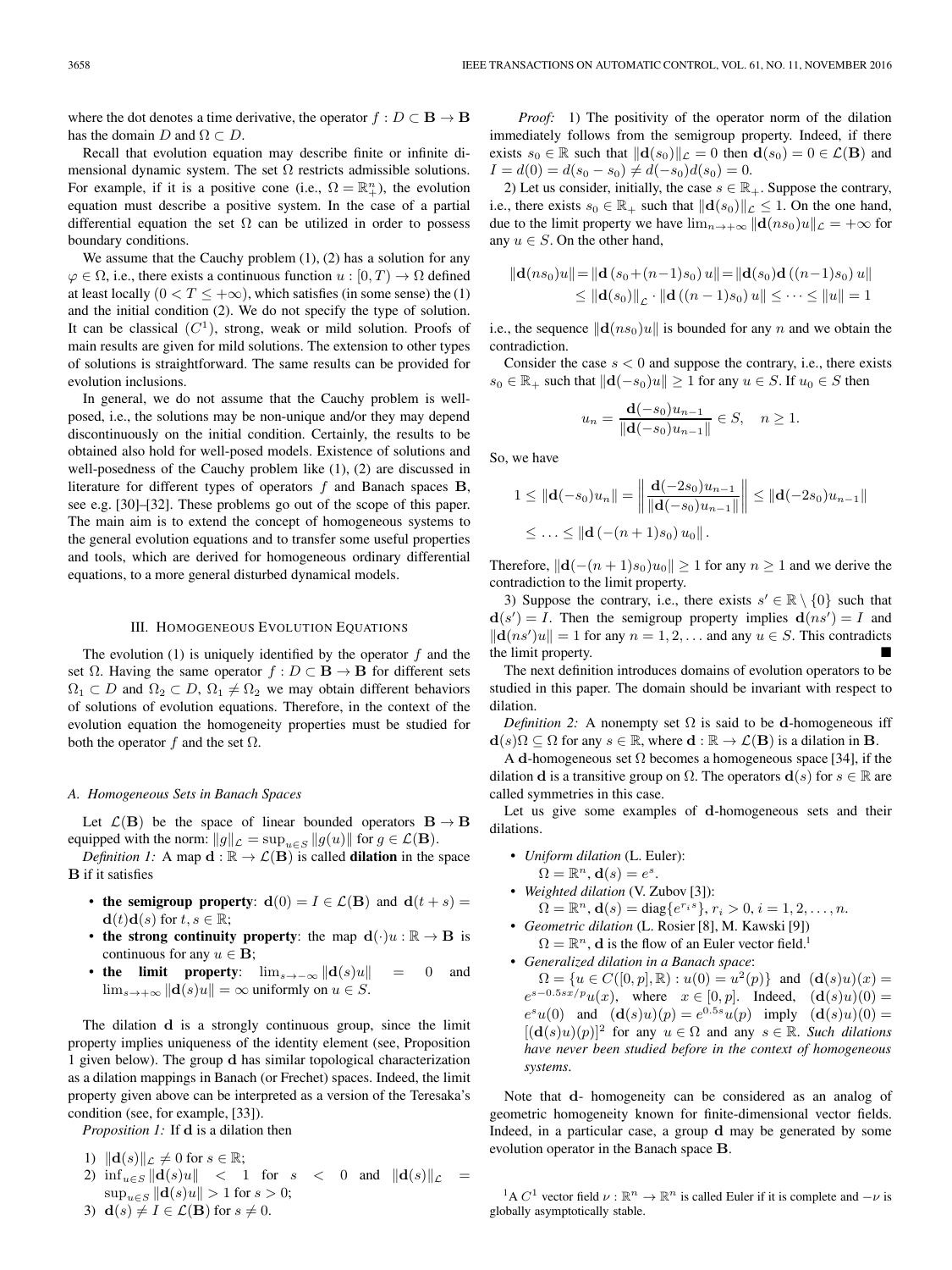The set

$$
S_{\mathbf{d}}(r) = \{ u \in \Omega : ||\mathbf{d}(\ln(r)) u|| = 1 \}, \quad r > 0 \tag{3}
$$

is called **the homogeneous sphere** of the radius r.

Homogeneous sets and spheres have some useful properties to be utilized below for analysis of evolution (1).

*Proposition 2:* If **d**-homogeneous set  $\Omega$  is non-trivial<sup>2</sup> then

- 1) the set  $S_d(1)$  is non-empty and for any  $u \in \Omega \setminus \{0\}$  there exists  $u_0 \in S_d(1)$  such that  $u = d(s)u_0$  for some  $s \in \mathbb{R}$ ;
- 2)  $S_{\bf d}(r) = {\bf d}(\ln(1/r))S_{\bf d}(1)$  for  $r > 0$ ;
- 3)  $\sup_{y \in S_{\mathbf{d}}(r)} \|y\| \to 0$  as  $r \to 0$ ;
- 4)  $\Omega \setminus \{0\} = \bigcup_{r>0} S_{\mathbf{d}}(r)$ .

*Proof:* 1) Let u be an arbitrary element of the nonempty set  $\Omega \setminus \{0\}$ . If  $||u|| = 1$  then  $u \in S_d(1)$ . Since the group **d** is strongly continuous then the limit property implies that for  $||u|| > 1$  there exists  $s < 0$ :  $\|\mathbf{d}(s)u\| = 1$ , and for  $0 < ||u|| < 1$  there exists  $s > 0$ :  $\|\mathbf{d}(s)u\| = 1$ . Since  $d(s)u \in \Omega$  for any  $s \in \mathbb{R}$  then  $d(s)u \in S_{\mathbf{d}}(1)$ , i.e.,  $S_{\mathbf{d}}(1) \neq \emptyset$ .

2) On the one hand,  $y \in S_d(r)$  means that there exists  $u \in$  $S_d(1) \subseteq S$  such that  $y = d(\ln(r))u$ . On the other hand,  $u \in$  $S_{\bf d}(1)$  means that  $1 = ||u|| = ||d(0)u|| = ||d(\ln(r) - \ln(r))u|| =$  $\|\mathbf{d}(\ln(r))\mathbf{d}(\ln(1/r))u\|$ , i.e.,  $\mathbf{d}(\ln(1/r))u \in S_{\mathbf{d}}(r)$ .

3) The limit property guarantees  $\|\mathbf{d}(\ln(r))u\| \to 0$  as  $r \to 0$  uniformly on S. This immediately implies the third claim.

4) If  $u \in \Omega \setminus \{0\}$  and  $u_0 \in S_d(1)$  is such that  $\mathbf{d}(s)u = u_0$  for some  $s \in \mathbb{R}$  then the semigroup property guarantees  $\mathbf{d}(-s)\mathbf{d}(s)u =$ **d**(−s)u<sub>0</sub> or equivalently  $u = d(-s)u_0$ . Therefore,  $u \in S_d(r)$  with  $r = e^{-s}$ , i.e., each element from  $\Omega \setminus \{0\}$  belongs to a homogeneous sphere.

#### *B. Homogeneous Operators and Equations*

The definition given below presents the class of operators to be studied in this paper. It utilizes the conventional identity (4) in order to introduce the homogeneity relation (see, for example, [35]).

*Definition* 3: An operator  $f : D \subset \mathbf{B} \to \mathbf{B}$  is said to be **d**-homogeneous of degree  $\nu$  on the set  $\Omega \subset D$  if  $\Omega$  is **d**-homogeneous and

$$
f(\mathbf{d}(s)u) = e^{\nu s}\mathbf{d}(s)f(u) \quad s \in \mathbb{R}, \quad u \in \Omega \tag{4}
$$

where **d** is a dilation in **B** and  $\nu \in \mathbb{R}$ .

The evolution (1) is said to be **d**-homogeneous on  $\Omega$  iff the corresponding operator  $f : D \subset \mathbf{B} \to \mathbf{B}$  is **d**-homogeneous on  $\Omega$ .

Homogeneity can be discovered in many physical models. Examples of homogeneous ordinary differential equations can be found in the literature, see e.g., [3], [12], [13], [17]. Let us consider two examples of homogeneous partial differential equations, which appear in mathematical physics.

• **Korteweg-de Vries equation** (KdV equation) is the homogeneous partial differential equation ([28], [36]):

$$
\frac{\partial u}{\partial t} = -\frac{\partial^3 u}{\partial x^3} - u \frac{\partial u}{\partial x}
$$

where u is a scalar function of time  $t \in \mathbb{R}_+$  and space  $x \in$  $\mathbb{R}_+$  variables. KdV equation describes waves on shallow water surfaces. Let the boundary condition has the form  $u|_{x=0} = 0$ . The operator  $f: C^3(\mathbb{R}_+, \mathbb{R}) \to C(\mathbb{R}_+, \mathbb{R})$  defined by  $f(u) =$  $-u''' - uu'$  for  $u \in C^3(\mathbb{R}_+, \mathbb{R})$  is **d**-homogeneous of degree  $\nu = 3$  on  $\Omega = \{ z \in C^3(\mathbb{R}_+, \mathbb{R}) : z'(0) = 0 \}$  with the dilation

<sup>2</sup>The set  $\Omega$  is non-trivial if it contains some elements different from 0.



Fig. 1. Water channel with two spillways.

group defined by  $(\mathbf{d}(s)u)(x) = e^{2s}u(e^{s}x)$ , where  $x \in \mathbb{R}_{+}$ ,  $u \in C(\mathbb{R}_+, \mathbb{R})$  and  $s \in \mathbb{R}$  is the dilation argument. Obviously,  $\mathbf{d}(s)\Omega \subseteq \Omega$ . Due to  $(d(s)u')(x) = e^{2s}u'(y)|_{y=e^{s}x}$  and  $[d(s)u]'(x) = [e^{2s}u(e^{s}x)]' = e^{3s}u'(y)|_{y=e^{s}x}$  for  $x \in \mathbb{R}_+$  we derive

$$
[f(d(s)u)](x) = -[e^{2s}u(e^sx)]''' - e^{2s}u(e^sx)[e^{2s}u(e^sx)]'
$$
  

$$
= -e^{5s}u'''(y) - e^{5s}u(y)u'(y)|_{y=e^sx}
$$
  

$$
= [e^{3s}d(s)f(u)](x)
$$

for any  $s \in \mathbb{R}$ .

• The **Saint-Venant equation** is an example of a system of conservation laws studied in [37]. In the field of hydraulics, it represents the flow in open-channels by the following model

$$
\frac{\partial H}{\partial t} = -\frac{\partial}{\partial x}(HV) \n\frac{\partial V}{\partial t} = -\frac{\partial}{\partial x}\left(\frac{1}{2}V^2 + gH\right)
$$
\n(5)

where  $H$  and  $V$  are scalar functions of time and space variables. The quantity  $H(t, x)$  is the water level at the instant of time  $t \in$  $\mathbb{R}_+$  in the point  $x \in \mathbb{R}$ , and  $V(t, x)$  is the water velocity in the same position. The parameter  $q$  denotes the gravitation constant. Let us consider the case when the water channel is supported by two overflow spillways (Fig. 1), which adjust an input and output flows in a pool (between spillways). The space argument is restricted on the segment [0, 1], where  $x = 0$  and  $x = 1$  are positions of spillways, and the (5) is supported with the boundary conditions [37]

$$
H(t,0)V(t,0) - (Z_0 - L_0)^{\frac{3}{2}} = 0
$$
  

$$
H(t,1)V(t,1) - (H(t,1) - L_1)^{\frac{3}{2}} = 0
$$

where  $Z_0$  is the water level above the pool and  $L_0$ ,  $L_1$  are spillways.

Let us show that for  $L_0 = Z_0$  and  $L_1 = 0$  the corresponding evolution equation is homogeneous. Let us consider the operator  $f$ :  $D \to C([0,1], \mathbb{R}) \times C([0,1], \mathbb{R})$  defined on  $D = C^1([0,1], \mathbb{R}_+) \times$  $C^1([0, 1], \mathbb{R})$  by

$$
f(u) = \begin{pmatrix} -\frac{\partial}{\partial x}(u_1 u_2) \\ -\frac{\partial}{\partial x}(gu_1 + \frac{1}{2}u_2^2) \end{pmatrix}
$$

where  $u = (u_1, u_2) \in D$ . The operator f is **d**-homogeneous of degree  $\nu = 1$  on the set

$$
\Omega = \left\{ u = (u_1, u_2) \in D : \begin{matrix} u_1(0)u_2(0) = 0; \\ u_1(1)u_2(1) = u_1^{\frac{3}{2}}(1) \end{matrix} \right\}
$$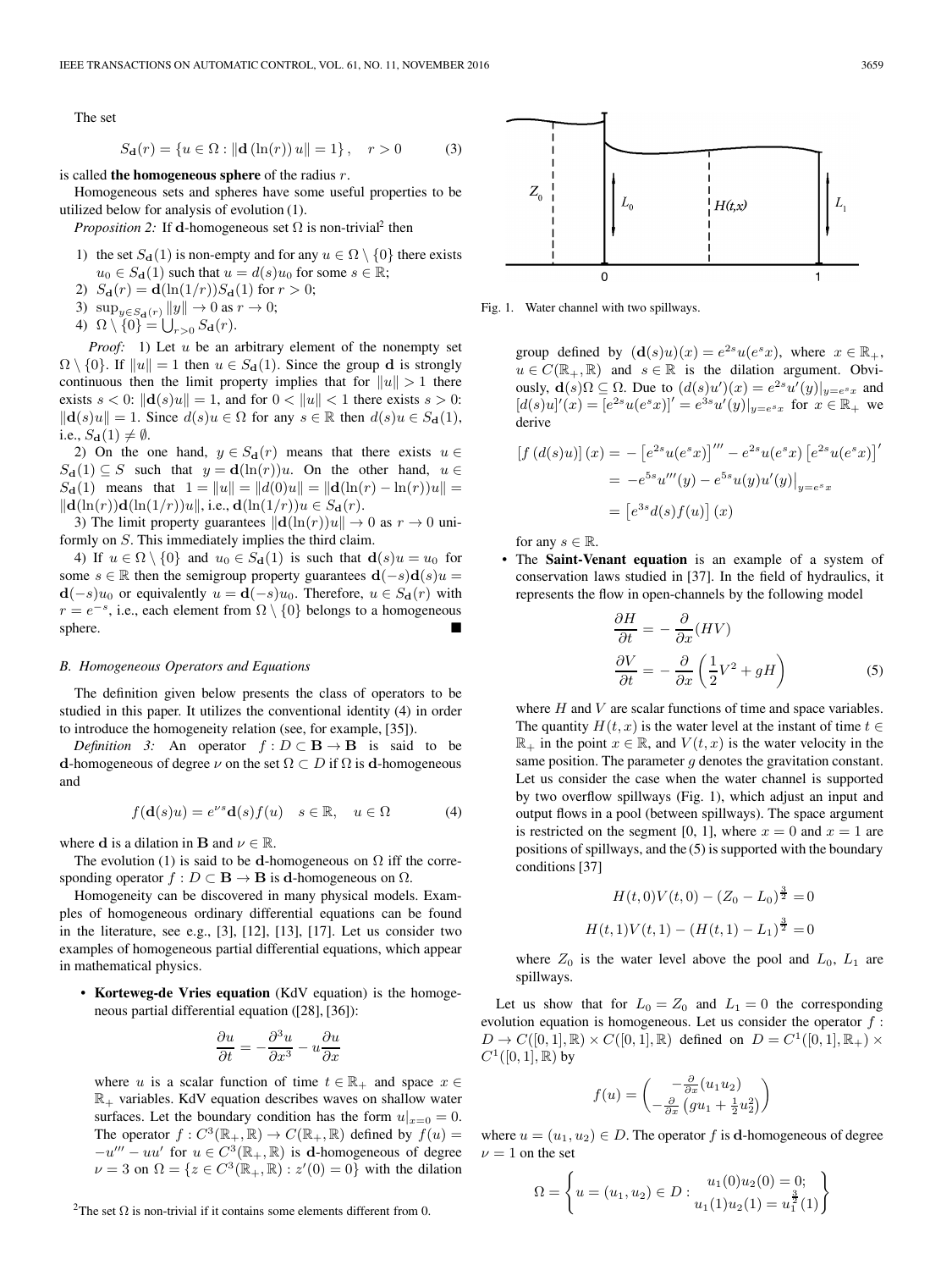with respect to the weighted dilation  $\mathbf{d}(s)u = (e^{2s}u_1, e^s u_2)$ , where  $u = (u_1, u_2) \in C([0, 1], \mathbb{R}) \times C([0, 1], \mathbb{R})$  and  $s \in \mathbb{R}$ . Indeed

$$
f(\mathbf{d}(s)u) = \begin{pmatrix} -\frac{\partial}{\partial x}(e^{2s}u_1e^{s}u_2) \\ -\frac{\partial}{\partial x}(ge^{2s}u_1 + \frac{1}{2}[e^{s}u_2]^2) \end{pmatrix}
$$
  
= 
$$
\begin{pmatrix} -e^{3s}\frac{\partial}{\partial x}(u_1u_2) \\ -e^{2s}\frac{\partial}{\partial x}(gu_1 + \frac{1}{2}u_2^2) \end{pmatrix} = e^{s}d(s)f(u).
$$

Finally, the equality  $(d(s)u)(x)=(e^{2s}u_1(x), e^s u_2(x)), x \in \mathbb{R}$  implies that for any  $u \in \Omega$  one has  $d(s)u \in \Omega$ , i.e., the set  $\Omega$  is **d**-homogeneous.

*Remark 1:* If the operator  $g: D \subset \mathbf{B} \to \mathbf{B}$  is **d**-homogeneous, then the set  $Ker(g) = {u \in D : g(u) = 0}$  is **d**-homogeneous. Indeed, if  $u \in \text{Ker}(q)$  then  $g(\mathbf{d}(s)u) = e^{\nu s}\mathbf{d}(s)g(u) = 0$ , i.e.,  $\mathbf{d}(s)u \in \text{Ker}(q)$ . So, the kernel of homogeneous operator is **d**-homogeneous set.

#### *C. Properties of Solutions to Homogeneous Evolution Equations*

Homogeneity may simplify a qualitative analysis of partial differential equations. This subsection studies some properties of solutions to homogeneous evolution equations. The next theorem provides the most important scalability property of solutions. Its proof is given for mild solutions of (1), (2), i.e.,  $u(t, \varphi) = \lim_{\varepsilon \to 0} u^{\varepsilon}(t, \varphi)$  uniformly on t, where  $u^{\varepsilon}(t, \varphi)$  is a so-called  $\varepsilon$ -solution

$$
u^{\varepsilon}(0,\varphi) = u_0 = \varphi, \ u^{\varepsilon}(t,\varphi) = u_i \in \Omega \text{ for } t \in [t_i, t_{i+1})
$$

$$
\frac{u_{i+1} - u_i}{t_{i+1} - t_i} = f(u_i) \text{ for } i = 0, 1, \dots, k-1, \ t_k = T
$$

where  $t_{i+1} - t_i \leq \varepsilon$  for  $i = 0, \ldots, k - 1$ . The proof can be repeated for classical solutions, strong or weak solutions.

*Theorem 1 (On Homogeneous Dilation of Solutions):* Let an operator  $f : \Omega \subset \mathbf{B} \to \mathbf{B}$  be **d**-homogeneous of degree  $\nu \in \mathbb{R}$  and  $u(\cdot, \varphi)$ :  $[0, T] \rightarrow \Omega$  be a solution of the Cauchy problem (1), (2).

Then for any  $s \in \mathbb{R}$  the function  $u_s : [0, T/e^{\nu s}] \to \Omega$  defined by the equality  $u_s(\tau) = \mathbf{d}(s)u(e^{\nu s}\tau, \varphi)$  is a solution of the evolution (1) with the initial condition  $u(0) = \mathbf{d}(s)\varphi$ .

*Proof:* Let  $u^{\varepsilon}(\cdot,\varphi)$  be an arbitrary  $\varepsilon$ -solution of the Cauchy problem (1), (2). For an arbitrary  $s \in \mathbb{R}$  let us construct a function  $u_s^{\varepsilon} : [0, T/e^{\nu s}] \to \Omega$  using the following relation  $u_s^{\varepsilon}(\tau) =$  $d(s)u^{\varepsilon}(e^{\nu s}\tau,\varphi)$ , where  $\tau \in [0,T/e^{\nu s})$ .

Let us denote  $\tau_i = e^{-\nu s} t_i$  and  $u_{s,i} = \mathbf{d}(s) u_i \in \Omega$ . On the one hand, we have  $(u_{s i+1} - u_{s i})/(\tau_{i+1} - \tau_i) = e^{\nu s} \mathbf{d}(s)(u_{i+1} - u_i)$  $(t_{i+1} - t_i)$ . On the other hand, the homogeneity of the operator f provides  $f(\mathbf{d}(s)u_i) = f(u_{s,i}) = e^{\nu s}\mathbf{d}(s)f(u_i)$ . Hence, we derive

$$
\frac{u_{s\ i+1} - u_{s\ i}}{\tau_{i+1} - \tau_i} = f(u_{s\ i})
$$

i.e., the function  $u_s^{\varepsilon}$  is  $\varepsilon$ -solution of the evolution (1) with the initial condition  $u(0) = \mathbf{d}(s)\varphi$ .

Finally, since  $\|\mathbf{d}(s)\| < +\infty$  for any  $s \in \mathbb{R}$ , then the inequality  $||u_s^{\varepsilon}(\tau) - u_s(\tau)|| \le ||\mathbf{d}(s)||_{\mathcal{L}} \cdot ||(u^{\varepsilon}(t) - u(t))||$  implies that  $u_s(\tau) = \lim_{\varepsilon \to 0} u_s^{\varepsilon}(\tau)$  uniformly on  $\tau$ .

Note that under conditions of Theorem 1 the function  $u_s^{T'}$ : [0, (T –  $T'$ )/ $e^{\nu s}$ )  $\rightarrow \Omega$  defined by  $u_s^{T'}(\tau) = d(s)u(T' + e^{\nu s}\tau, \varphi)$  is the solution of the evolution (1) with the initial value  $d(s)u(T', \varphi)$ . If  $T = +\infty$  then  $u_s^{T'}(\cdot)$  is defined on  $[0, +\infty)$ .

Theorem 1 yields several corollaries, which expand the local properties of the solutions making them global. For instance, Theorem 1 and Proposition 2 immediately imply the following.

*Corollary 1 (On Existence and Prolongation of Solutions):* Let the operator  $f : \Omega \subset \mathbf{B} \to \mathbf{B}$  be a **d**-homogeneous operator on a set  $\Omega \subset \mathbf{B}$ . If there exists a set  $M \subset \Omega$  such that  $\bigcup_{s \in \mathbb{R}} d(s)M = \Omega$  and the

Cauchy problem (1), (2) has a solution  $u(\cdot, \varphi) : [0, T_{\varphi}) \to \mathbf{B}$  for any  $\varphi \in M$  then it has a solution for any  $\varphi \in \Omega$ . Moreover, if  $T_{\varphi} = +\infty$ for all solutions with  $\varphi \in M$  then all solutions of the evolution (1) with  $\varphi \in \Omega$  exist on  $\mathbb{R}_+$ .

#### *D. Stability of Homogeneous Evolution Equations*

Homogeneity is a supporting tool for analysis of the qualitative behavior of the system. For example, it helps to classify the convergence rate. However, the homogeneity arguments cannot be used without some conventional stability analysis.

Recall that the solution  $u_0 : \mathbb{R}_+ \to \Omega$  of the evolution (1) is said to be **Lyapunov stable** if there exists a monotone increasing function  $\sigma : [0, +\infty) \to [0, +\infty)$ ,  $\sigma(0) = 0$  and a number  $h \in \mathbb{R}_+$  such that  $||u(t, \varphi) - u_0(t)|| \le \sigma(||\varphi - u_0(0)||)$  for all  $t \in \mathbb{R}_+$  and for any  $\varphi \in$  $\Omega: \|\varphi - u(0)\| < h.$ 

For **asymptotic stability** of the solution  $u_0$  we need to ask additionally the **local attractivity** of  $u_0$ , i.e.,  $u(t, \varphi) \to u_0(t)$  as  $t \to +\infty$ if  $\varphi \in \Omega : ||\varphi - u_0(0)|| < h$ , where the number  $h \in \mathbb{R}_+$  defines the domain of attraction.

The solution  $u_0 : \mathbb{R}_+ \to \Omega$  of the evolution (1) is said to be **uniformly asymptotically stable** if it is asymptotically stable and, in addition, for any  $r \in (0, h)$  and any  $\varepsilon \in (0, r)$  there exists  $T \in \mathbb{R}_+$ such that  $||u(t, \varphi) - u_0(t)|| < \varepsilon$  for all  $t > T$  and all solutions of the Cauchy problem (1), (2) with  $\varphi \in \Omega : ||\varphi - u_0(0)|| < r$ .

We refer the reader to [38] for more explanations of different stability properties of evolution equations in Banach spaces.

Below we study the stability property of the zero solution (i.e.,  $u_0(\cdot)=0$  of the (1). Note that the conditions  $0 \in \Omega$  and  $f(0) = 0$ guarantee existence of the zero solution.

*Corollary 2 (On Expansion of Attraction Domain):* Let f : Ω ⊂  $\mathbf{B} \to \mathbf{B}$  be **d**-homogeneous operator and  $0 \in \Omega$ ,  $f(0) = 0$ . If the zero solution of the evolution (1) is locally attractive, then it is globally attractive (i.e.,  $h = +\infty$ ). If, in addition, the zero solution is Lyapunov stable then it is globally asymptotically stable.

The presented corollary can be easily extended to the case of uniform asymptotic stability. Homogeneity also simplifies a finite-time stability [39], [40] analysis of the zero solution of evolution equations. **Finite-time stability** (also known as Super-Stability [41] for infinite dimensional systems) is the version of the asymptotic stability with a finite reaching time of the stable solution, i.e., for any  $\varphi \in \Omega \setminus \{0\}$ :  $\|\varphi - u_0(0)\| < h$  there exists  $T \in \mathbb{R}_+$  such  $\|u(t, \varphi) - u_0(t)\| = 0$ for all  $t > T$ .

To the best of our knowledge, the next property of homogeneous systems has been discovered by V. I. Zubov in 1957 for ordinary differential equations and standard (Euler) homogeneity [1, Corollary 3, Page 110].

*Theorem 2 (On Finite-Time Stability):* Let  $f : \Omega \subset \mathbf{B} \to \mathbf{B}$  be **d**-homogeneous operator of **negative degree**  $\nu < 0$  and  $0 \in \Omega$ ,  $f(0) =$ 0. If the zero solution of the evolution (1) is uniformly asymptotically stable then it is globally **finite-time stable**.

*Proof:* By Corollary 2 the local uniform asymptotic stability of homogeneous evolution equation implies the global one and we have  $||u(t, \varphi)|| \leq 1$  for  $t \geq T$ , where a finite non-negative number T exists for each  $\varphi \in \Omega$ .

Proposition 1 implies existence of a number  $s > 0$  such that  $\|\mathbf{d}(s)\|_{\mathcal{L}} = c > 1$ . Since the zero solution is uniformly asymptotically stable then there exists  $T' > 0$  such that  $||u(t, \varphi)|| \leq 1/c$  for all  $t \geq$ T' and any  $\varphi \in \Omega : ||\varphi|| \leq 1$ , where  $u(t, \varphi)$  is a solution of (1), (2). Let us introduce the following notation:

- $\Delta T_0 = T'$  and  $\Delta T_i = e^{\nu s} \Delta T_{i-1}$  for  $i = 1, 2, \ldots;$
- $T_0 = 0$  and  $T_i = T_{i-1} + \Delta T_{i-1}$  for  $i = 1, 2, ...;$
- $x_i = u(T_i, \varphi)$  for  $i = 1, 2, ...$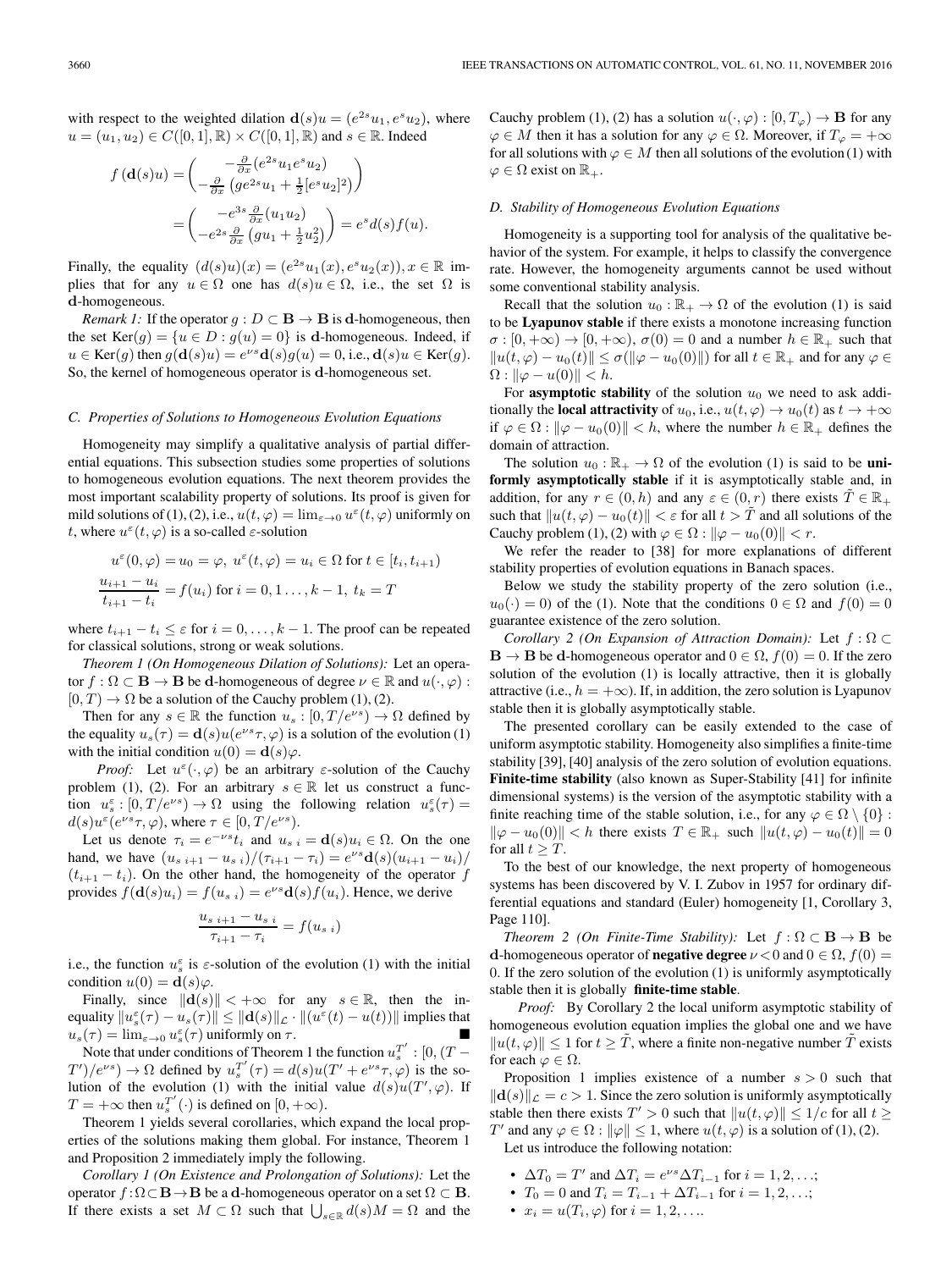Obviously, since  $u(T_1, \varphi) = x_1$  then  $||x_1|| \leq 1/c$ . By Theorem 1 we have that  $u_1(t) = \mathbf{d}(s)u(T_1 + e^{\nu s}t, \varphi)$  is also solution of (1) defined on  $\mathbb{R}_+$ . Moreover,  $u_1(0) = \mathbf{d}(s)u(T_1, \varphi) = \mathbf{d}(s)x_1$  and  $||u_1(0)|| \le ||\mathbf{d}(s)||_{\mathcal{L}} \cdot ||x_1|| \le 1$ . In this case, the uniform asymptotic stability implies

$$
||u_1(T')|| = ||\mathbf{d}(s)u(T_1 + e^{vs}T', \varphi)||
$$
  
= 
$$
||\mathbf{d}(s)u(T_1 + \Delta T_1, \varphi)|| = ||\mathbf{d}(s)x_2|| \le \frac{1}{c}
$$

and  $\|\mathbf{d}(2s)x_2\| \leq \|\mathbf{d}(s)\|_{\mathcal{L}} \|\mathbf{d}(s)x_2\| \leq 1.$ 

Repeating the same consideration by induction we obtain  $\|\mathbf{d}(is)x_i\| \leq 1$  and

$$
||u(T_i, \varphi)|| = ||\mathbf{d}(-is)\mathbf{d}(is)x_i|| \le ||\mathbf{d}(-is)||_{\mathcal{L}} \to 0
$$

as  $i \rightarrow \infty$  due to the limit property of the dilation.

Evidently,  $\Delta T_i = T' e^{i\nu s}$  and for  $\nu < 0$  we obtain

$$
T_i = T' \sum_{n=0}^{i-1} e^{n\nu s} \to \frac{T'}{1 - e^{\nu s}} \text{ as } i \to \infty.
$$

In other words,  $u(t, \varphi) \to 0$  as  $t \to \tilde{T} + (T'/(1 - e^{\nu s}))$ , where  $s \in \mathbb{R}_+$  is such that  $\|\mathbf{d}(s)\|_{\mathcal{L}} = c > 1$  and  $\varphi \in \Omega$ .

This theorem is very useful for qualitative stability analysis of homogeneous systems. Indeed, finite-time stability can be predicted by means of negative degree of homogeneity. Moreover, finite-time stabilizing control design can done using homogeneous feedback design with negative degree. The related problems appear in control theory (for models represented by ordinary differential equations see, for example, [11]–[13], [16]).

*Remark 2:* Note that finite-time blow-up of all solutions of homogeneous evolution (1) with positive degree can be proven by analogy with Theorem 2 under some additional condition on uniform divergence of solutions.

Let us present some examples of finite-time stable evolution equations, which are homogeneous with negative degree.

*Fast Diffusion Equation:* The equation of the form

$$
\frac{\partial u}{\partial t} - \Delta(u^{\alpha}) = 0, \quad \alpha \in (0, 1)
$$

where  $\Delta$  is the Laplace operator, v is a scalar nonnegative function of time  $t \in \mathbb{R}_+$  and the space variables  $x \in \mathbb{R}^n$ , is known as fast diffusion equation [42]–[44], which occurs in modeling of plasmas. The considered equation is studied with the homogeneous Dirichlet conditions  $u(t, x) = 0$  for  $x \in \partial M$ , where  $M \in \mathbb{R}^n$  is a bounded connected domain with a smooth boundary. The considered system was studied in [44] under the assumption  $[n-2]_{+}/(n+2) < \alpha < 1$ , where  $[\cdot]_+$  is the projector to  $\mathbb{R}_+ \cup \{0\}$ , which was required for existence of a weak solution for any nonnegative initial condition  $u(0, x) = u_0(x), x \in M$ , where  $u_0 \in L^p(M, \mathbb{R})$ ,  $p \ge 1$ . Finite-time stability of fast diffusion equation has been proven in [44].

Let us show that the system is **d**-homogeneous of negative degree. Indeed, it has an operator  $f: D \subset L^1(M, \mathbb{R}) \to L^1(M, \mathbb{R})$  defined by  $f(u) = \Delta(u^{\alpha})$  using weak derivatives, where  $D = L^{1}(M, \mathbb{R}_{+}).$ The operator f is **d**-homogeneous of negative degree  $\alpha - 1$  on  $L^1(M, \mathbb{R})$  with the uniform dilation  $\mathbf{d}(s) = e^s$ , where  $s \in \mathbb{R}$ . Indeed,  $f(d(s)u) = \Delta((e^s u)^\alpha) = e^{\alpha s} \Delta(u^s) = e^{(\alpha-1)s} d(s) f(u)$  for any  $s \in \mathbb{R}$ .

*Finite-Time Stabilization of Heat Equation on Semi-Axis:* The simplest example of distributed homogeneous control design can be presented for heat equation

$$
\frac{\partial u}{\partial t} = \frac{\partial^2 u}{\partial x^2} + g
$$

where u is a scalar function of time  $t > 0$  and space  $x > 0$  variables, q is a distributed control input. The heat equation is studied with the homogeneous Dirichlet conditions  $u(t, 0) = 0$ . The simplest finitetime stabilizing homogeneous distributed feedback can be designed as follows:

$$
g = -u^{\frac{1}{3}}.
$$

In the paper [45] the finite-time stability of the considered system has been proven. Let us show that the corresponding evolution (1) with  $f(u)=(\partial^2 u/\partial x^2) - u^{1/3}$  is **d**-homogeneous for the dilation group  $(\mathbf{d}(s)u)(x) = e^{3s}u(e^{-s}x)$ . Indeed,  $[f(d(s)u)](x) =$  $[e^{3s}u(e^{-s}x)]'' - e^{s}u^{1/3}(e^{s}x) = e^{-2s}[d(s)f(u)](x)$ . Since homogeneity degree is negative, then uniform asymptotic stability of the zero solution will imply its finite-time stability.

## IV. CONCLUSION

The notion of **d**-homogeneous evolution equation introduced in this paper can be considered as a certain analog of geometric homogeneity well-known for finite-dimensional vector fields. The obtained results about stability and scalability properties of homogeneous evolution equations provide a background required for expansion of homogeneous methods (like Input-to-State Stability) to evolution equations in a Banach space. The **d**-homogeneity in this case will play an important role in the analysis and design of fast (finite-time) and robust control and observation algorithms for distributed parameter systems. In particular, Implicit Lyapunov Function method for finite-time stabilizing control design [25] can be extended to homogeneous evolution equations. We consider this as an important problem for future research.

#### **REFERENCES**

- [1] V. I. Zubov, *Methods of A.M. Lyapunov and Their Applications*. Leiden: Noordhoff, 1964.
- [2] W. Hahn, *Stability of Motion*. New York, NY, USA: Springer-Verlag, Berlin Heidelberg, 1967.
- V. Zubov, "On systems of ordinary differential equations with generalized homogenous right-hand sides," *Izvestia vuzov. Mathematica*, vol. 1, pp. 80–88, 1958, (in Russian).
- [4] H. Hermes, "Nilpotent approximations of control systems and distributions," *SIAM J. Control Optim.*, vol. 24, no. 4, p. 731, 1986.
- [5] L. Rosier, "Homogeneous Lyapunov function for homogeneous continuous vector field," *Syst. Control Lett.*, vol. 19, pp. 467–473, 1992.
- [6] G. Folland, "Subelliptic estimates and function spaces on nilpotent lie groups," *Arkiv Matematik*, vol. 13, no. 1/2, pp. 161–207, 1975.
- [7] V. V. Khomenuk, "On systems of ordinary differential equations with generalized homogenous right-hand sides," *Izvestia vuzov. Mathematica*, vol. 3, no. 22, pp. 157–164, 1961, (in Russian).
- [8] L. Rosier, "Etude de quelques problemes de Stabilization," PhD Thesis, Ecole Normale Superieure de Cachan (France), 1993.
- [9] M. Kawski, "Geometric homogeneity and stabilization," in *Proc. IFAC Nonlinear Control Symposium*, A. Krener and D. Mayne, Eds. 1995, pp. 164–169, Lake Tahoe, CA.
- [10] A. Bacciotti and L. Rosier, *Lyapunov Functions and Stability in Control Theory*. :Springer-Verlag, 2001.
- [11] S. P. Bhat and D. S. Bernstein, "Geometric homogeneity with applications to finite-time stability," *Math. Control, Signals Syst.*, vol. 17, pp. 101–127, 2005.
- [12] Y. Orlov, "Finite time stability and robust control synthesis of uncertain switched systems," *SIAM J. Control Optim.*, vol. 43, no. 4, pp. 1253–1271, 2005.
- [13] A. Levant, "Homogeneity approach to high-order sliding mode design," *Automatica*, vol. 41, no. 5, pp. 823–830, 2005.
- [14] V. Andrieu, L. Praly, and A. Astolfi, "Homogeneous Approximation, Recursive Observer Design, and Output Feedback," *SIAM J. Control Optim.*, vol. 47, no. 4, pp. 1814–1850, 2008.
- [15] V. Haimo, "Finite time controllers," *SIAM J. Control Optim.*, vol. 24, no. 4, pp. 760–770, 1986.
- [16] A. Polyakov, D. Efimov, and W. Perruquetti, "Finite-time Stabilization Using Implicit Lyapunov Function Technique," in *Proc. 9th Symp. Nonlinear Control Syst., Toulouse, France*, 2013, pp. 140–145.